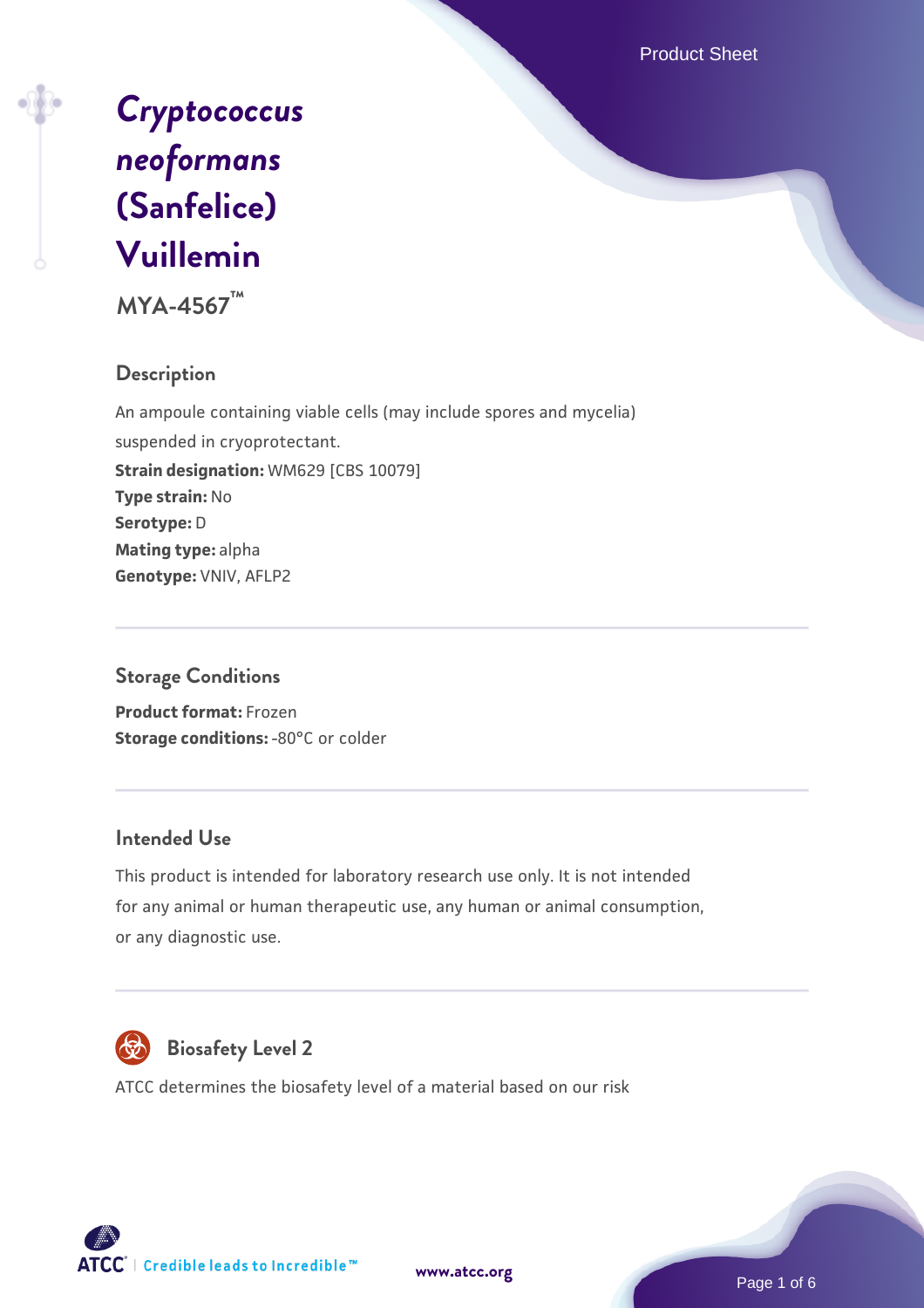assessment as guided by the current edition of *Biosafety in Microbiological and Biomedical Laboratories (BMBL)*, U.S. Department of Health and Human Services. It is your responsibility to understand the hazards associated with the material per your organization's policies and procedures as well as any other applicable regulations as enforced by your local or national agencies.

ATCC highly recommends that appropriate personal protective equipment is always used when handling vials. For cultures that require storage in liquid nitrogen, it is important to note that some vials may leak when submersed in liquid nitrogen and will slowly fill with liquid nitrogen. Upon thawing, the conversion of the liquid nitrogen back to its gas phase may result in the vial exploding or blowing off its cap with dangerous force creating flying debris. Unless necessary, ATCC recommends that these cultures be stored in the vapor phase of liquid nitrogen rather than submersed in liquid nitrogen.

### **Certificate of Analysis**

For batch-specific test results, refer to the applicable certificate of analysis that can be found at www.atcc.org.

### **Growth Conditions**

**Medium:**  [ATCC Medium 200: YM agar or YM broth](https://www.atcc.org/-/media/product-assets/documents/microbial-media-formulations/2/0/0/atcc-medium-200.pdf?rev=ac40fd74dc13433a809367b0b9da30fc) [ATCC Medium 325: Malt extract agar \(Blakeslee's formula\)](https://www.atcc.org/-/media/product-assets/documents/microbial-media-formulations/3/2/5/atcc-medium-325.pdf?rev=146ec77015184a96912232dcb12386f9) [ATCC Medium 336: Potato dextrose agar \(PDA\)](https://www.atcc.org/-/media/product-assets/documents/microbial-media-formulations/3/3/6/atcc-medium-336.pdf?rev=d9160ad44d934cd8b65175461abbf3b9) **Temperature:** 20-25°C **Atmosphere:** Aerobic



**[www.atcc.org](http://www.atcc.org)**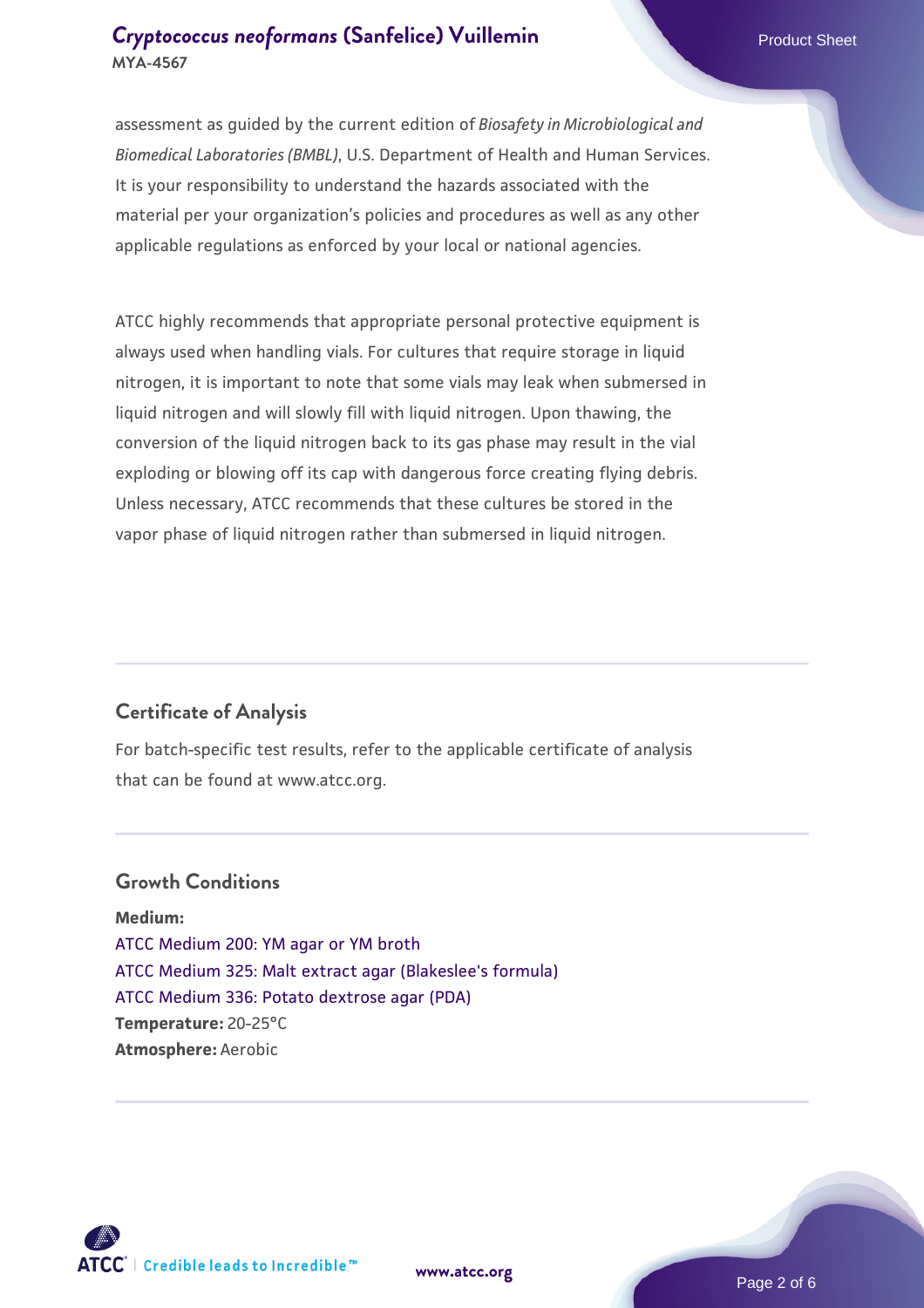### **Handling Procedures**

**Frozen ampoules** packed in dry ice should either be thawed immediately or stored in liquid nitrogen. If liquid nitrogen storage facilities are not available, frozen ampoules may be stored at or below -70°C for approximately one week. **Do not under any circumstance store frozen ampoules at refrigerator freezer temperatures (generally -20°C).** Storage of frozen material at this temperature will result in the death of the culture.

- 1. To thaw a frozen ampoule, place in a **25°C to 30°C** water bath, until just thawed (**approximately 5 minutes**). Immerse the ampoule just sufficient to cover the frozen material. Do not agitate the ampoule.
- 2. Immediately after thawing, wipe down ampoule with 70% ethanol and aseptically transfer 10 µL (or any amount desired up to all) of the content onto a plate or broth with medium recommended.
- Incubate the inoculum/strain at the temperature and conditions 3. recommended.
- 4. Inspect for growth of the inoculum/strain regularly. The sign of viability is noticeable typically after 1-2 days of incubation. However, the time necessary for significant growth will vary from strain to strain.

#### **Notes**

Reference strain of VN IV, AFLP2 molecular type of *C. neoformans* strains

#### **Material Citation**

If use of this material results in a scientific publication, please cite the material in the following manner: *Cryptococcus neoformans* (Sanfelice) Vuillemin (ATCC MYA-4567)

#### **References**

References and other information relating to this material are available at

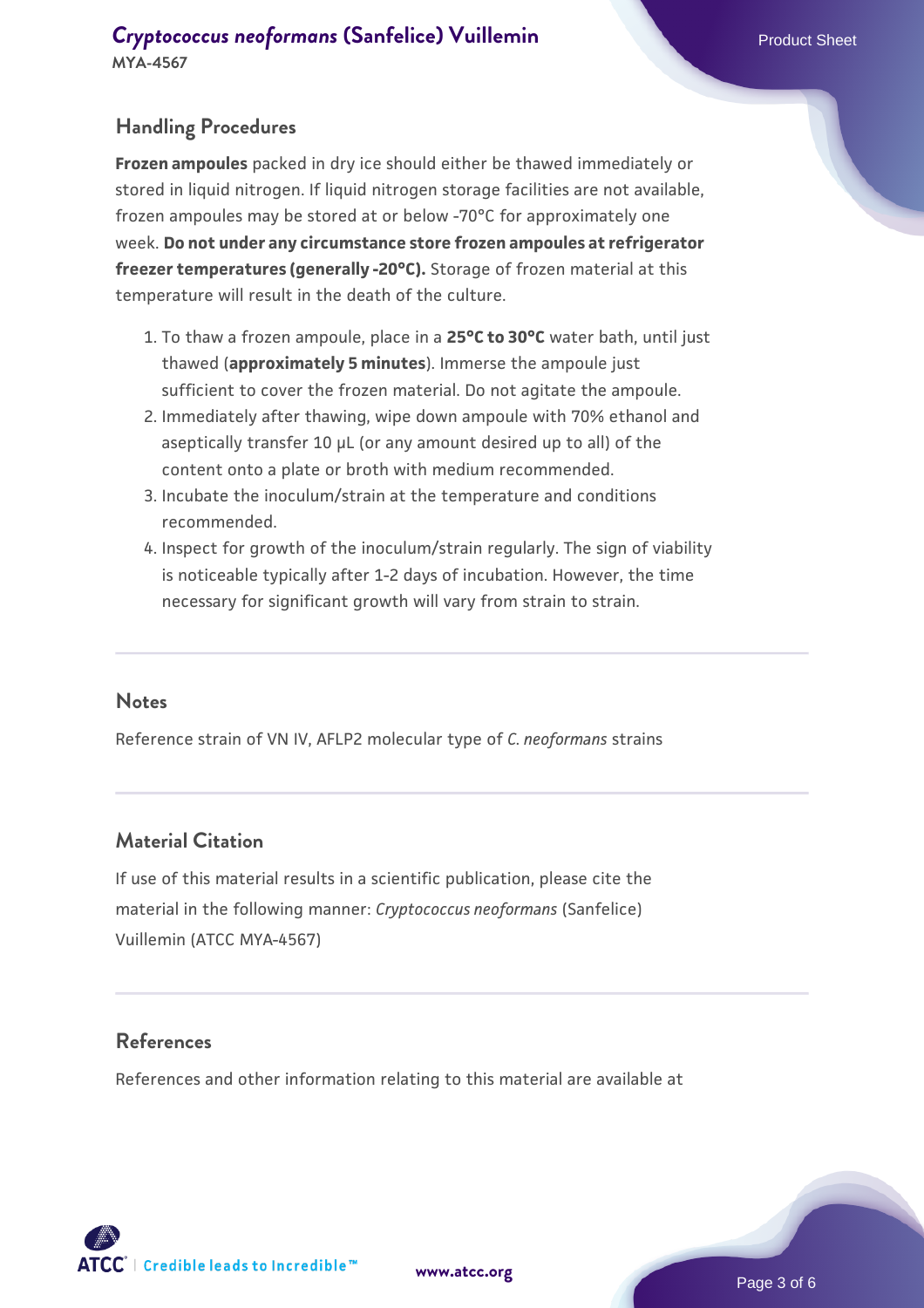www.atcc.org.

#### **Warranty**

The product is provided 'AS IS' and the viability of ATCC® products is warranted for 30 days from the date of shipment, provided that the customer has stored and handled the product according to the information included on the product information sheet, website, and Certificate of Analysis. For living cultures, ATCC lists the media formulation and reagents that have been found to be effective for the product. While other unspecified media and reagents may also produce satisfactory results, a change in the ATCC and/or depositor-recommended protocols may affect the recovery, growth, and/or function of the product. If an alternative medium formulation or reagent is used, the ATCC warranty for viability is no longer valid. Except as expressly set forth herein, no other warranties of any kind are provided, express or implied, including, but not limited to, any implied warranties of merchantability, fitness for a particular purpose, manufacture according to cGMP standards, typicality, safety, accuracy, and/or noninfringement.

#### **Disclaimers**

This product is intended for laboratory research use only. It is not intended for any animal or human therapeutic use, any human or animal consumption, or any diagnostic use. Any proposed commercial use is prohibited without a license from ATCC.

While ATCC uses reasonable efforts to include accurate and up-to-date information on this product sheet, ATCC makes no warranties or representations as to its accuracy. Citations from scientific literature and patents are provided for informational purposes only. ATCC does not warrant that such information has been confirmed to be accurate or complete and



**[www.atcc.org](http://www.atcc.org)**

Page 4 of 6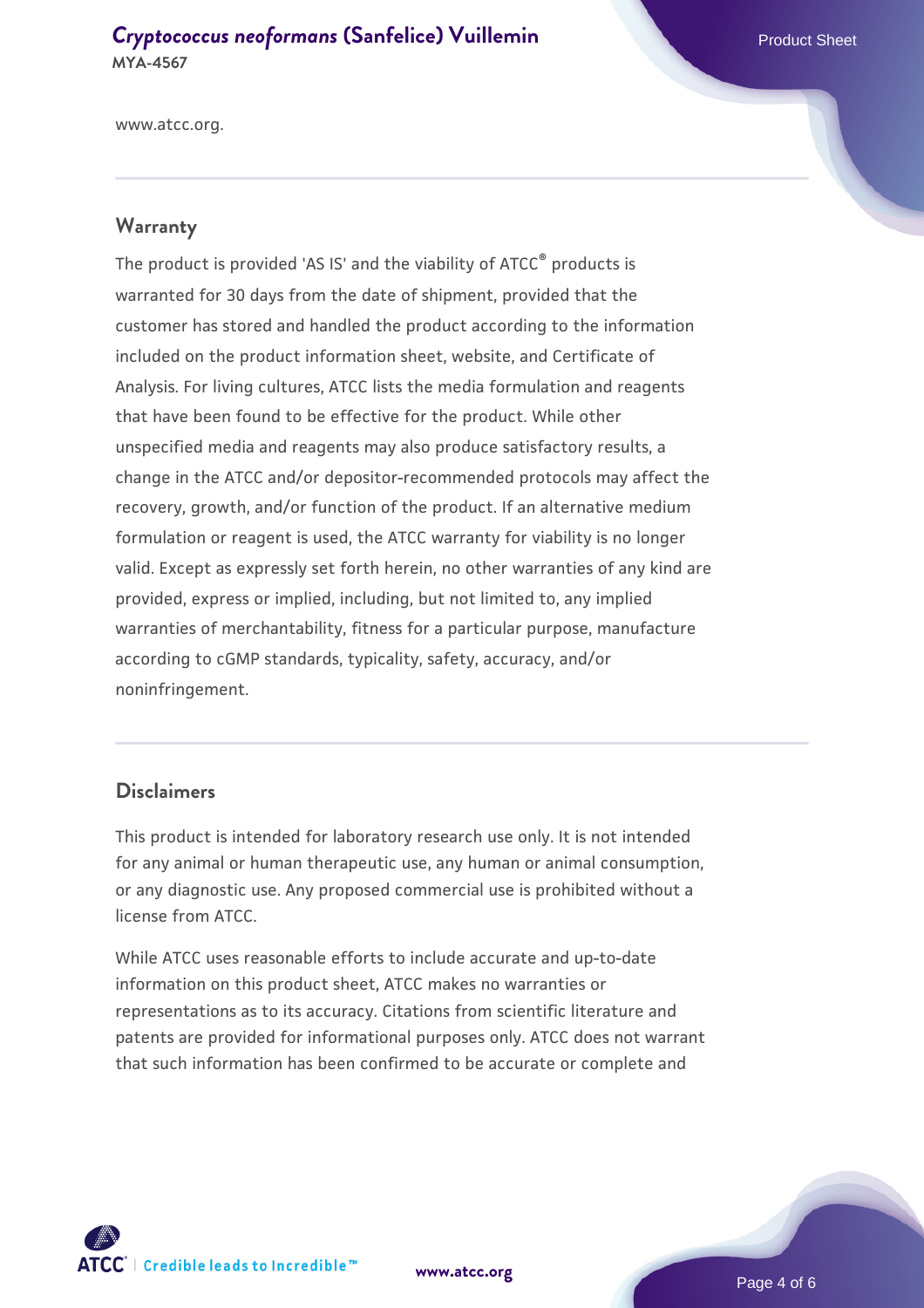the customer bears the sole responsibility of confirming the accuracy and completeness of any such information.

This product is sent on the condition that the customer is responsible for and assumes all risk and responsibility in connection with the receipt, handling, storage, disposal, and use of the ATCC product including without limitation taking all appropriate safety and handling precautions to minimize health or environmental risk. As a condition of receiving the material, the customer agrees that any activity undertaken with the ATCC product and any progeny or modifications will be conducted in compliance with all applicable laws, regulations, and guidelines. This product is provided 'AS IS' with no representations or warranties whatsoever except as expressly set forth herein and in no event shall ATCC, its parents, subsidiaries, directors, officers, agents, employees, assigns, successors, and affiliates be liable for indirect, special, incidental, or consequential damages of any kind in connection with or arising out of the customer's use of the product. While reasonable effort is made to ensure authenticity and reliability of materials on deposit, ATCC is not liable for damages arising from the misidentification or misrepresentation of such materials.

Please see the material transfer agreement (MTA) for further details regarding the use of this product. The MTA is available at www.atcc.org.

#### **Copyright and Trademark Information**

© ATCC 2021. All rights reserved. ATCC is a registered trademark of the American Type Culture Collection.

#### **Revision**

This information on this document was last updated on 2022-03-30

## **Contact Information**



**[www.atcc.org](http://www.atcc.org)**